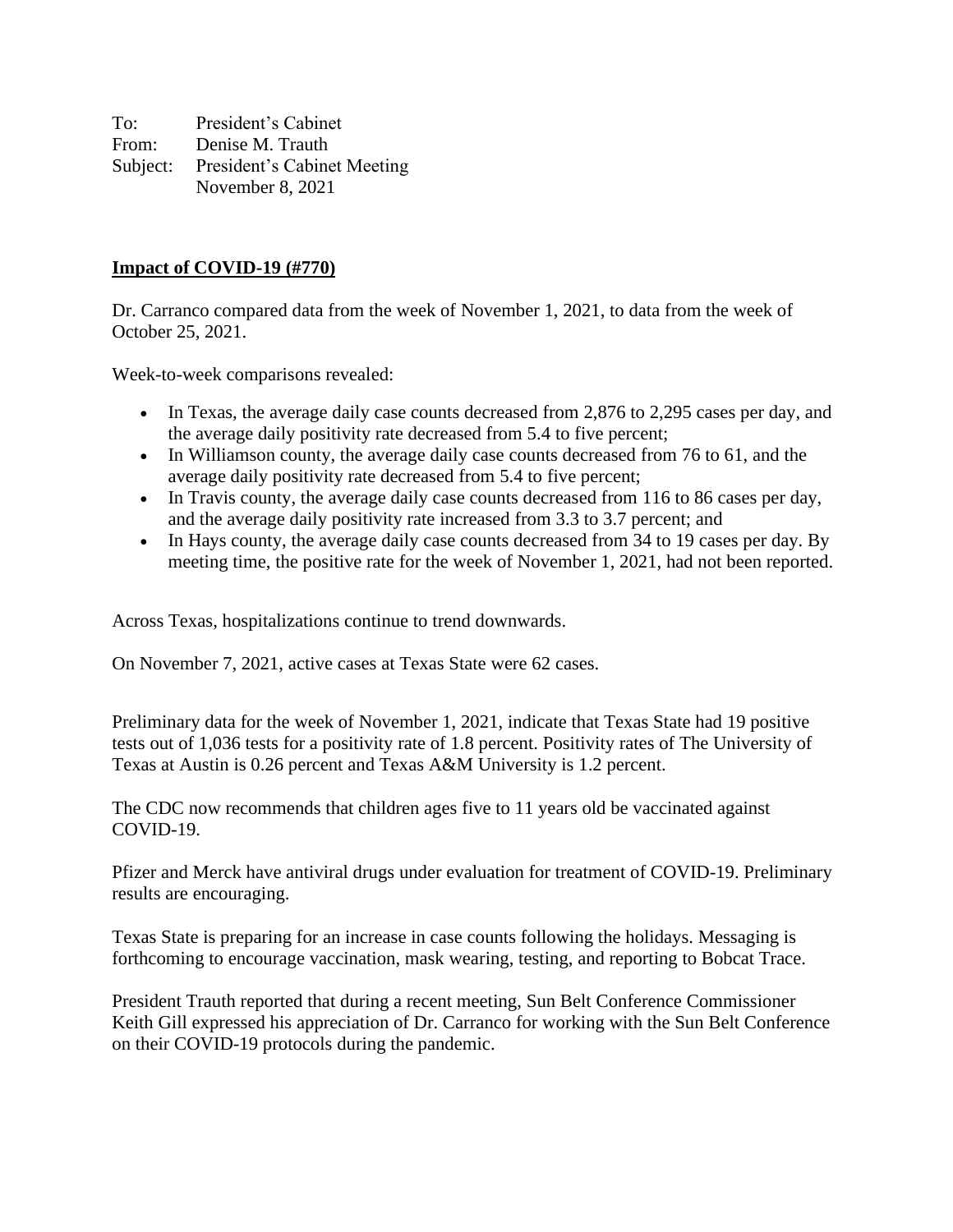# **Commencement (#143)**

Provost Bourgeois and guest Dr. Vedaraman Sriraman, Associate Vice President for Academic Affairs, discussed plans for December 2021 commencement ceremonies, including dates and times, ceremony elements, and parking. Students can request up to seven tickets for guests. Candidate count is expected to range from 442 to 533 per ceremony.

Cabinet approved the following:

- Interpreters will be at all ceremonies.
- The platform party will recess by taking a path to the left of the platform on the floor and making their way back to the robing room using the stairway near the volleyball locker room.
- Faculty will recess using the exit on the floor right behind them.

The commencement team will communicate with faculty regarding the revised exit procedures and have staff on hand during the ceremonies to guide faculty to the proper exit.

## **Communications After Action Report to Cabinet: Winter Storm Uri**

Dr. Breier and guests Ms. Sandy Pantlik, Assistant Vice President for University Advancement, and Mr. Elias Martinez, Assistant Vice President, University Marketing, continued the discussion on the University Communications and University Marketing After Action Report for winter storm Uri in February 2021. Important points raised included:

- Salesforce will be used for internal email communication during a crisis.
- Implementation of a RAVE emergency alert opt out protocol will require collection of university members' current cell phone numbers. Mr. Martinez and Ms. Pantlik will follow-up with the Registrar's Office and return to President's Cabinet at a later date with a recommendation on how to operationalize the collection of cell phone numbers.

# **RTA: 02/28/2022 Discuss implementation of a RAVE emergency opt out protocol.**

#### **President's Update (#556)**

President Trauth and Mr. Coryell discussed realignment of the Sun Belt Conference. Old Dominion, Marshall, Southern Mississippi, and James Madison are entering into the Sun Belt Conference, though the year of entry (2022 versus 2023) into the conference is pending. The number of bowls games has not increased, but Sun Belt Commissioner Keith Gill is leading efforts to increase bowl games from five to seven.

President Trauth and Dr. Breier expressed their appreciation to all who were involved in the recent Homecoming festivities.

President Trauth discussed the upcoming TSUS Board of Regents meeting.